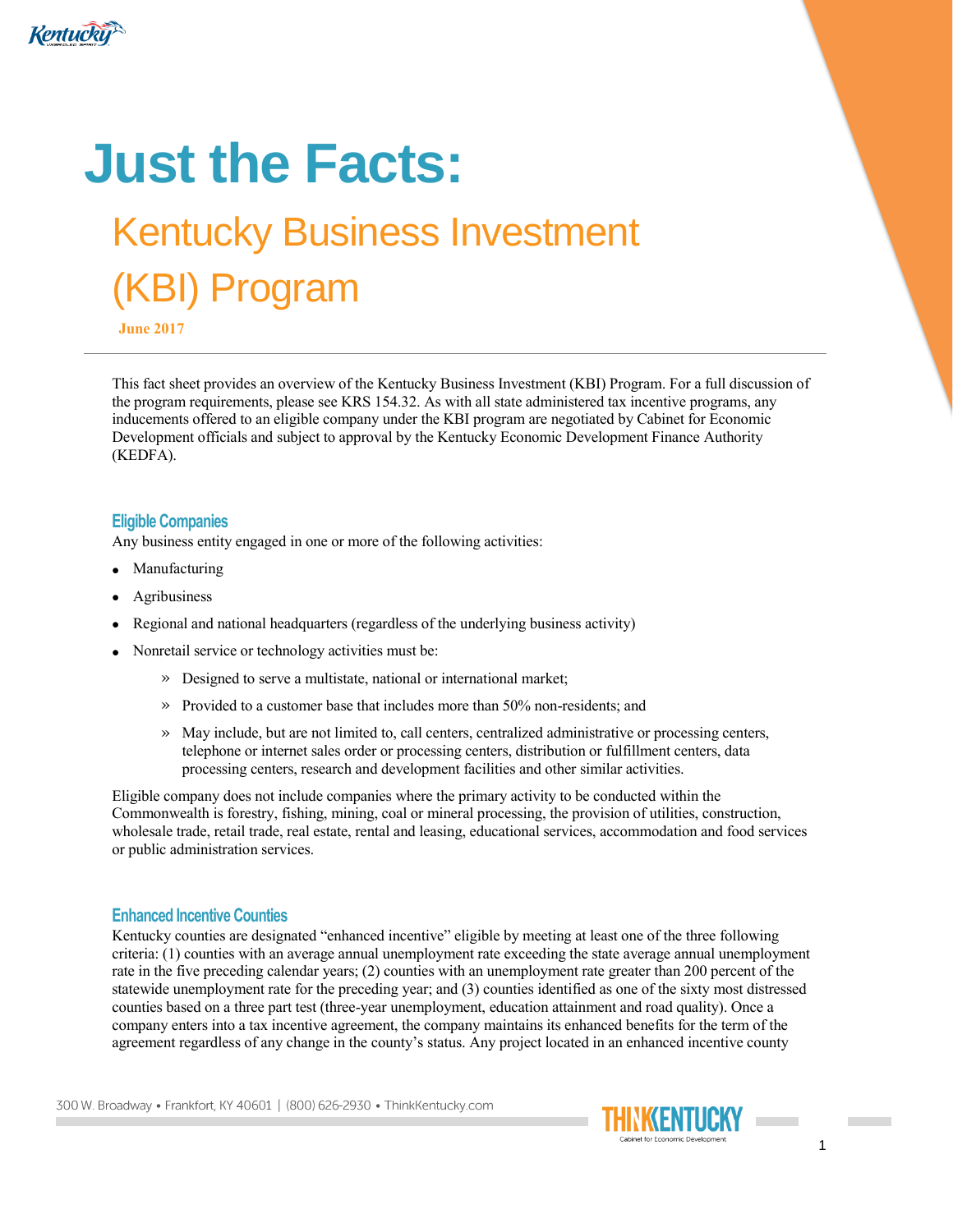

that has been decertified shall have until July 1 of the third year following the decertification to obtain final approval.

If an "industrial park", as outlined in the criteria in KRS 154.32, is located in two or more counties, one of which is an enhanced incentive county, projects undertaken in the industrial park may be approved for enhanced incentive county incentives.

#### **Minimum Requirements for Eligible Projects**

Requirements to qualify for the incentives:

- Employment minimum requirement
	- » Create a minimum of 10 new, full-time jobs for Kentucky residents.
	- » Maintain an annual average of at least 10 new, full-time jobs for Kentucky residents.
- Investment minimum requirement
	- » Incur eligible costs of at least \$100,000.
- Wage minimum requirement
	- » For enhanced incentive counties, at least 90 percent of the new, full-time, Kentucky resident employees must receive hourly wages of at least \$9.06 (125 percent of the federal minimum wage).
	- » For other counties, at least 90 percent of the new, full-time Kentucky resident employees must receive hourly wages of at least \$10.88 (150 percent of the federal minimum wage).
- Employee benefit minimum requirement
	- » The term "employee benefits" is defined as "non-mandated payments by an approved company for its full-time employees for health insurance, life insurance, dental insurance, vision insurance, defined benefits, 401(k), or similar plans."
	- » Any company participating in this program is required to provide the new, full-time Kentucky resident employees with employee benefits equal to 15 percent of the required minimum hourly wage.
	- » If employee benefits are less than 15 percent of the required minimum hourly wage, a company may utilize a combination of wages and employee benefits equivalent to 115 percent of the required minimum hourly wage. At least one company paid benefit is required.
		- » For enhanced incentive counties, at least 90 percent of the new, full-time, Kentucky resident employees must receive total hourly compensation (hourly wages plus employee benefits) of at least \$10.42.
		- » For other counties, at least 90 percent of the new, full-time Kentucky resident employees must receive total hourly compensation (hourly wages plus employee benefits) of at least \$12.51.

If each of the above minimum requirements is not met as of the activation date, the agreement is considered cancelled and the approved company will not be eligible for any of the incentives. If the above minimum requirements are met as of the activation date and are not met at the annual review date(s), the incentives may be suspended or, with the appropriate approval from KEDFA, terminated.

For new projects locating to the Commonwealth, the company will be required to certify that the project could reasonably and efficiently locate outside of the Commonwealth and, without the incentives offered, the project would likely locate outside of the Commonwealth. For existing location projects considering expansions in the

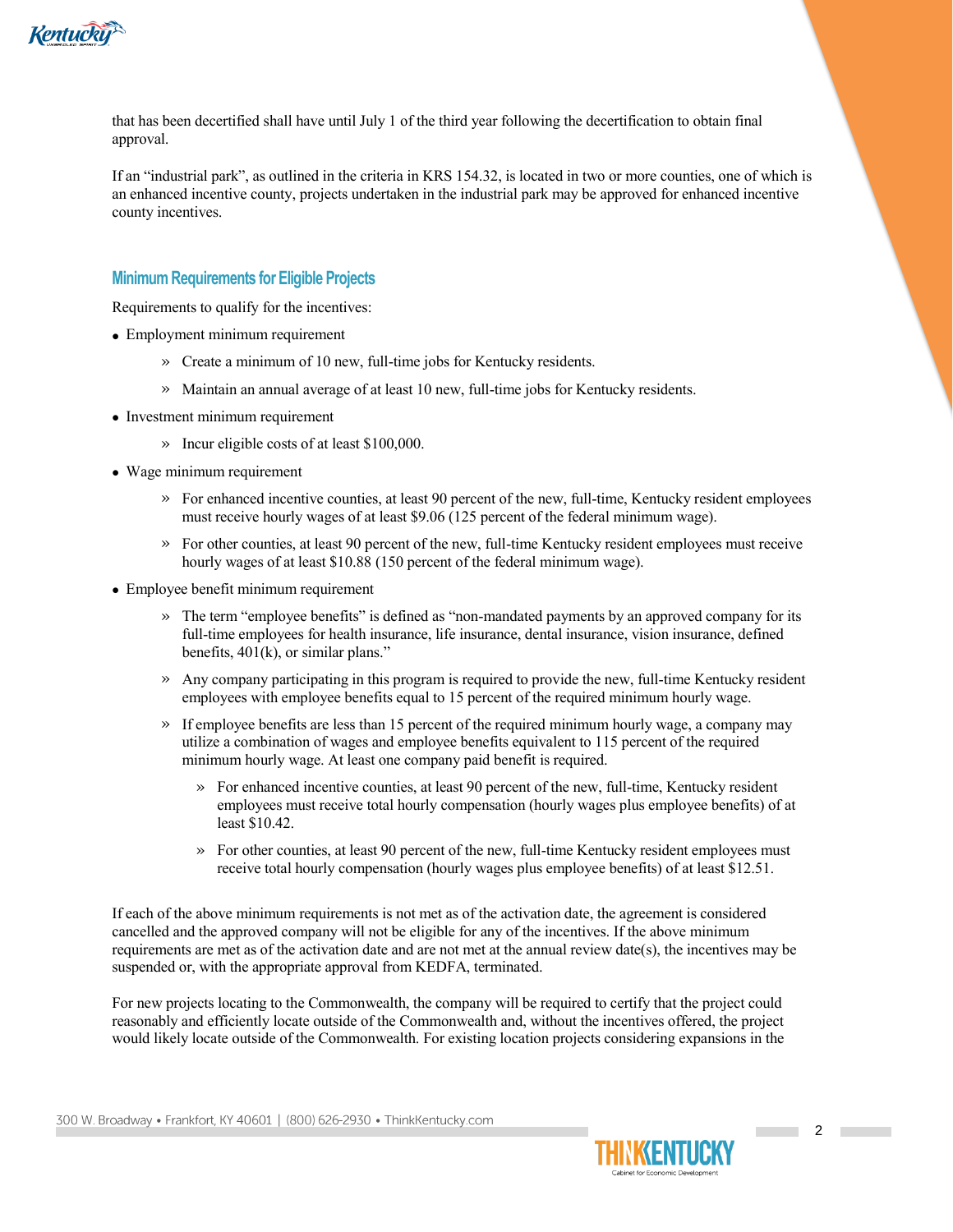

Commonwealth, the company will be required to certify that the tax incentives are necessary for the project to occur.

### **Eligible Costs**

Eligible costs will only include costs incurred after the date of preliminary approval.

- For a project to be considered an "owned" project, the approved company or an affiliate either owns the project in fee simple or possesses the project pursuant to a capital lease. Eligible costs for owned projects include 100 percent of the land, building, site development and start-up costs.
- For a project to be considered a "leased" project, the approved company occupies the site of the project pursuant to an operating lease agreement with an unrelated entity that reflects an arms' length transaction. Eligible costs for leased projects include 100 percent of the start-up costs and 50 percent of the estimated annual rent payments for each year of the tax incentive agreement.

Start-up costs include the costs incurred to furnish and equip a facility, such as computers, furnishings, office equipment, manufacturing equipment, fixtures, relocation of out-of-state equipment and nonrecurring costs of fixed telecommunication equipment. For projects not located in enhanced incentive counties, the cost of equipment eligible for recovery as an eligible cost is limited to \$20,000 for each new, full-time job for Kentucky residents created as of the activation date.

#### **Incentives**

Tax incentives are available for the approved company for up to 15 years in enhanced incentive counties or up to 10 years in other counties via:

- Tax Credits up to 100 percent of corporate income or limited liability entity tax liability arising from the project.
- Wage Assessment incentives up to five percent of gross wages of each employee in enhanced incentive counties or up to four percent (including up to one percent required local participation) of gross wages of each employee in other counties. The employee receives credits for the fees against state income taxes and local occupational taxes so there is no impact on the employee. If the local community does not have a local occupational fee, then an alternative form of participation may be required. Local jurisdictions that impose a local occupational license fee may request to waive the local occupational fee requirement if the local jurisdiction offers alternative inducements of similar value satisfactory to KEDFA.

The tax incentives remain in place until the authorized recovery amount (approved cost) is realized or for the term of the tax incentive agreement, whichever occurs first. Unused credits that have been authorized for the project may be carried forward for the term of the tax incentive agreement; however, unused credits expire at the maturity of the agreement.

#### **Targets and Potential Adjustments of Approved Cost for Eligible Projects**

The tax incentive agreement will include the total maximum approved costs that may be recovered over the term of the agreement in addition to the annual maximum approved costs for each year of the agreement. Job and wage (including employee benefits) targets higher than the minimum requirements will be negotiated and included in the agreement. These targets will be measured against actual amounts as of the activation date and averaged annually for the company's fiscal year throughout the term of the tax incentive agreement.

300 W. Broadway • Frankfort, KY 40601 | (800) 626-2930 • ThinkKentucky.com

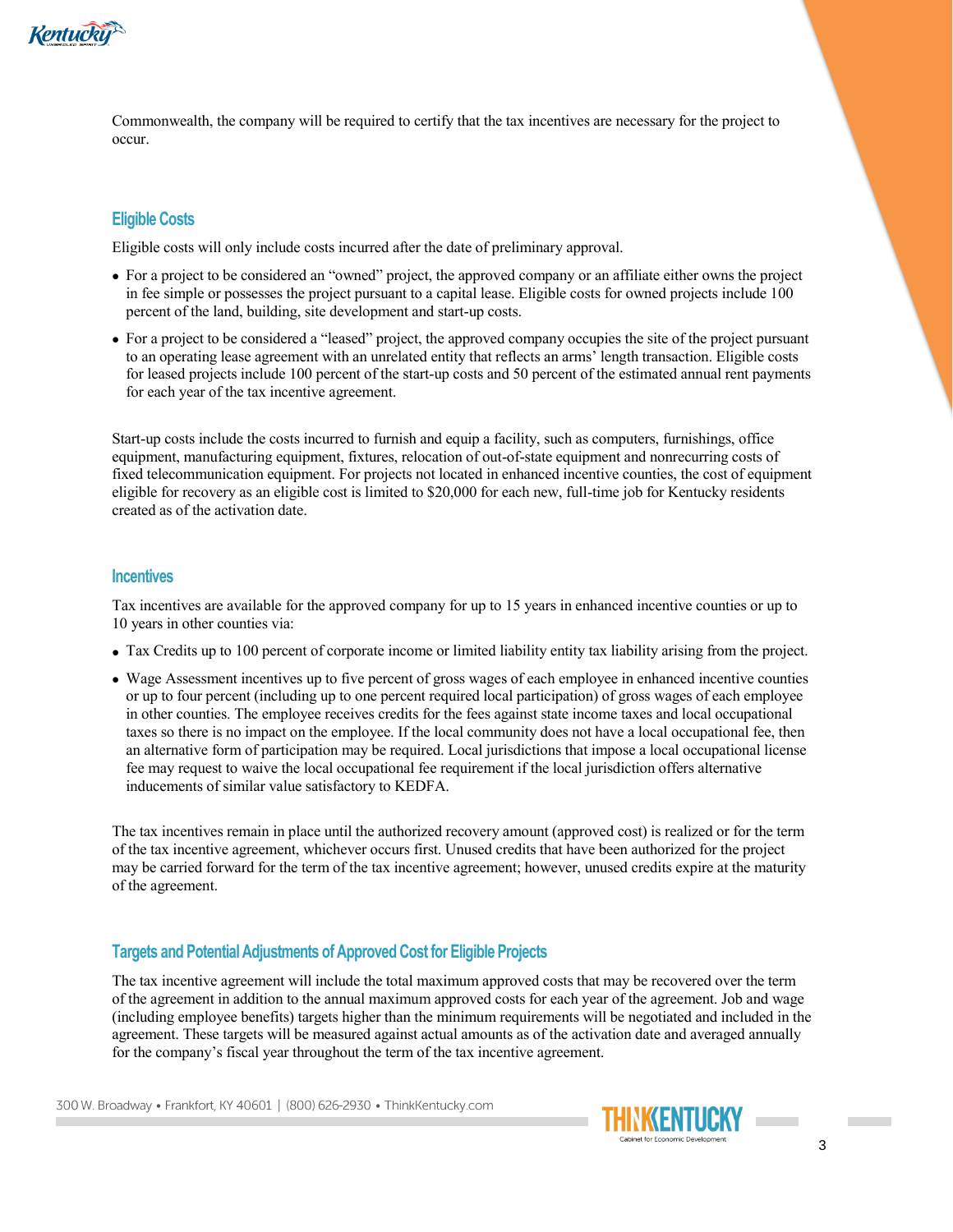

- Projects that achieve actual job and wage results equal to or greater than 90 percent of the targets will be eligible to claim 100 percent of the annual maximum approved cost for the following year.
- Projects that achieve actual job and wage results less than 90 percent of the targets will incur a reduction of the annual maximum approved cost for the following year equal to the same proportion by which the project fell below its targets. If both targets are missed, the greater percentage reduction will be required.
- If the eligible costs incurred as of the activation date are less than the maximum approved costs, the maximum approved costs will be reduced to the confirmed amount of eligible costs and the annual maximum approved costs will be modified accordingly.

#### **The Process**

- The company makes application to the Kentucky Economic Development Finance Authority (KEDFA) with the assistance of a Project Manager from Business Development.
- The total amount of incentives to be recommended for approval of a project is negotiated with the Cabinet along with the annual maximum incentives available, job targets and wage (including employee benefits) targets as well as any project-specific terms that may apply.
- The project is presented to KEDFA for preliminary approval and, if approved, KEDFA enters into a memorandum of agreement with the company that sets forth the maximum incentives available and the various requirements.
- The company completes its project and provides KEDFA with documentation in connection with the project's eligible costs.
- For projects not located in enhanced incentive counties, a resolution is adopted by the local jurisdiction setting forth its participation prior to final approval of the project.
- The project is presented to KEDFA for final approval at which time a Tax Incentive Agreement is approved by KEDFA that authorizes the incentives for the company and sets forth the terms and conditions.
- The agreement must be fully negotiated at the time of final approval and all fees due to KEDFA must be paid.
- The activation date must be identified in the agreement and should be no later than two years from the date of final approval.
- The company activates the Tax Incentive Agreement, initiates its recovery period and begins to utilize the incentives.
- The company submits exhibits annually throughout the term of its project in compliance with the Tax Incentive Agreement.

#### **Fees**

A non-refundable application fee of \$1,000 is payable upon submission of the KBI application. Prior to final approval, the company will be required to pay an administrative fee equal to one-fourth of one percent (0.25%) of the final KBI amount authorized in the Tax Incentive Agreement up to a maximum of \$50,000. In addition, the company will pay all legal fees, including expenses of counsel to KEDFA, necessary for the preparation of the Tax Incentive Agreement.

300 W. Broadway • Frankfort, KY 40601 | (800) 626-2930 • ThinkKentucky.com



**Contract**